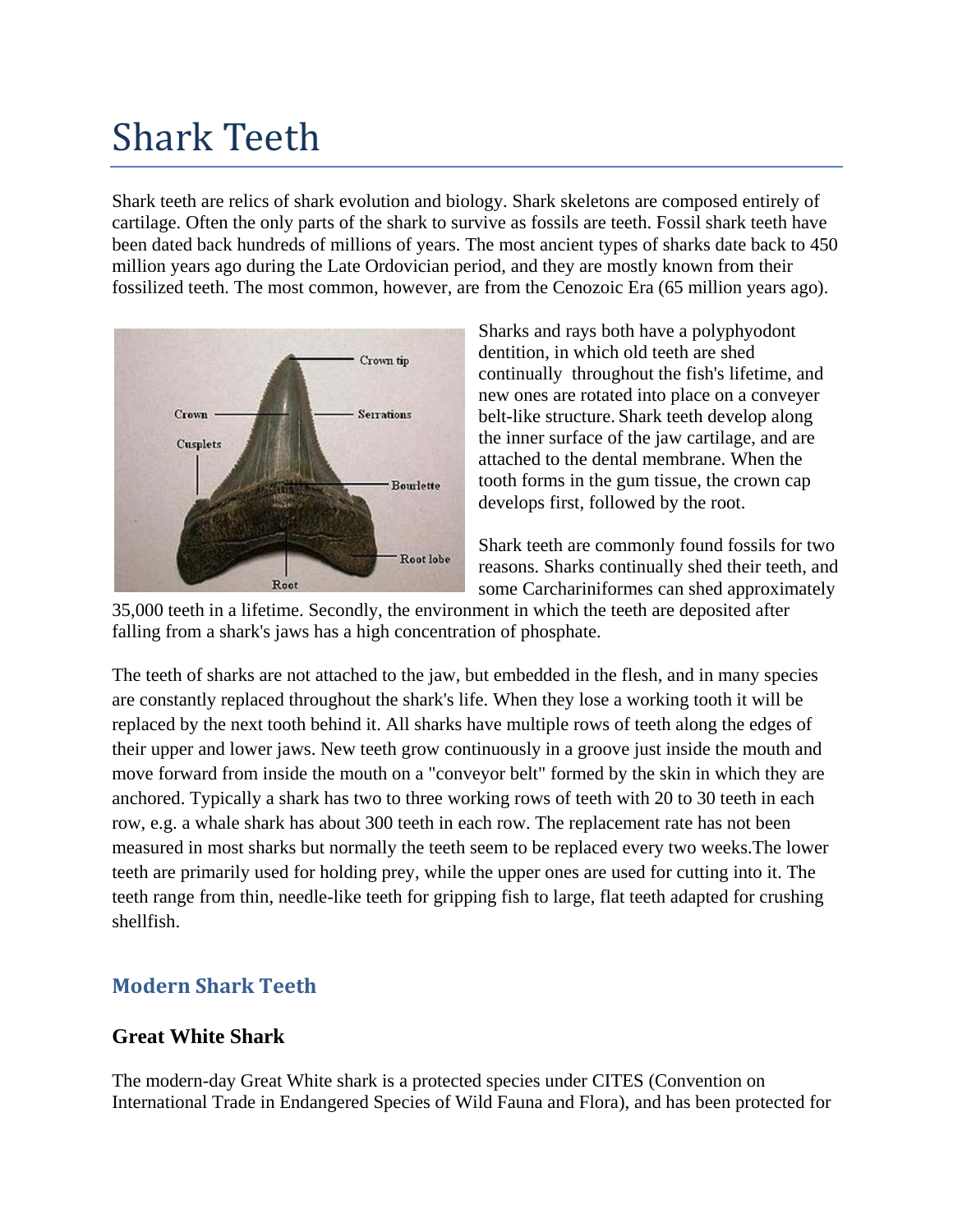over 10 years. The Great White was given Appendix II status, which means a permit is required to be able to trade its parts, however teeth that are on the market are still legal to own. Due to the protected status, large, modern teeth can reach prices over over \$800–1000 USD.

# **Fossil shark Teeth**

## **Megalodon Teeth**

*[Carcharocles megalodon](http://en.wikipedia.org/wiki/Megalodon)* teeth are among the most sought after types of shark teeth in the world.



These teeth are in extremely high demand by collectors and private investors, and they can fetch steep prices. This shark lived during the [Miocene](http://en.wikipedia.org/wiki/Miocene) and [Pliocene](http://en.wikipedia.org/wiki/Pliocene) eras, roughly about 16 to 1.5 million years ago. Its teeth on average range between 1.5 to 6.5 inch in length. The largest examples can reach a length of more than 7 inches. These huge teeth indicate that the *Megalodon* could grow up to more than 16 m (52.5 ft) long, growing bigger than the largest fish alive in the world today, the [whale shark.](http://en.wikipedia.org/wiki/Whale_shark)

Large numbers of *Megalodon* teeth have been discovered across both coasts of the United States. The most plentiful locations within the U.S. are the Carolinas, Georgia, and parts of Florida and Virginia.

These large sharks disappeared relatively close to the rise of modern man, however, there have been many unconfirmed reports of large carnivorous fish resembling Megalodon sharks in recent times. Megalodon teeth have been discovered that some may argue date as recently as 10,000 to 15,000 years ago. This claim is based on the discovery of two teeth by the [HMS Challenger](http://en.wikipedia.org/wiki/Challenger_expedition)  [scientific expedition.](http://en.wikipedia.org/wiki/Challenger_expedition) These teeth were dated by estimating the amount of time it took for manganese to accumulate on them, although it is quite possible the teeth were fossilized before being encrusted.

### **Transitional teeth**

Identifying shark teeth is tedious work, especially with all of the damaged, worn, and different teeth. It is even more difficult because of the so-called "In-between teeth". These are teeth that are from a shark species that was evolving into another, different species. An example of this can be seen with *Carcharocles auriculatus* teeth that were in the state of evolving into *Carcharocles angustidens*. These are teeth that are no longer *auriculatus*, but not yet *angustidens* either.

## **Great White/Mako Transitional Teeth**

The most common and most referred to transitional shark teeth are the ones coming from what is believed by some to be an unusual form of [great white shark.](http://en.wikipedia.org/wiki/Great_white_shark) Great white shark transitional teeth are often characterized for their wide crowns. These teeth can also be identified by the way the serrations fade, being more pronounced near the root, and disappearing close to the tip of the tooth.